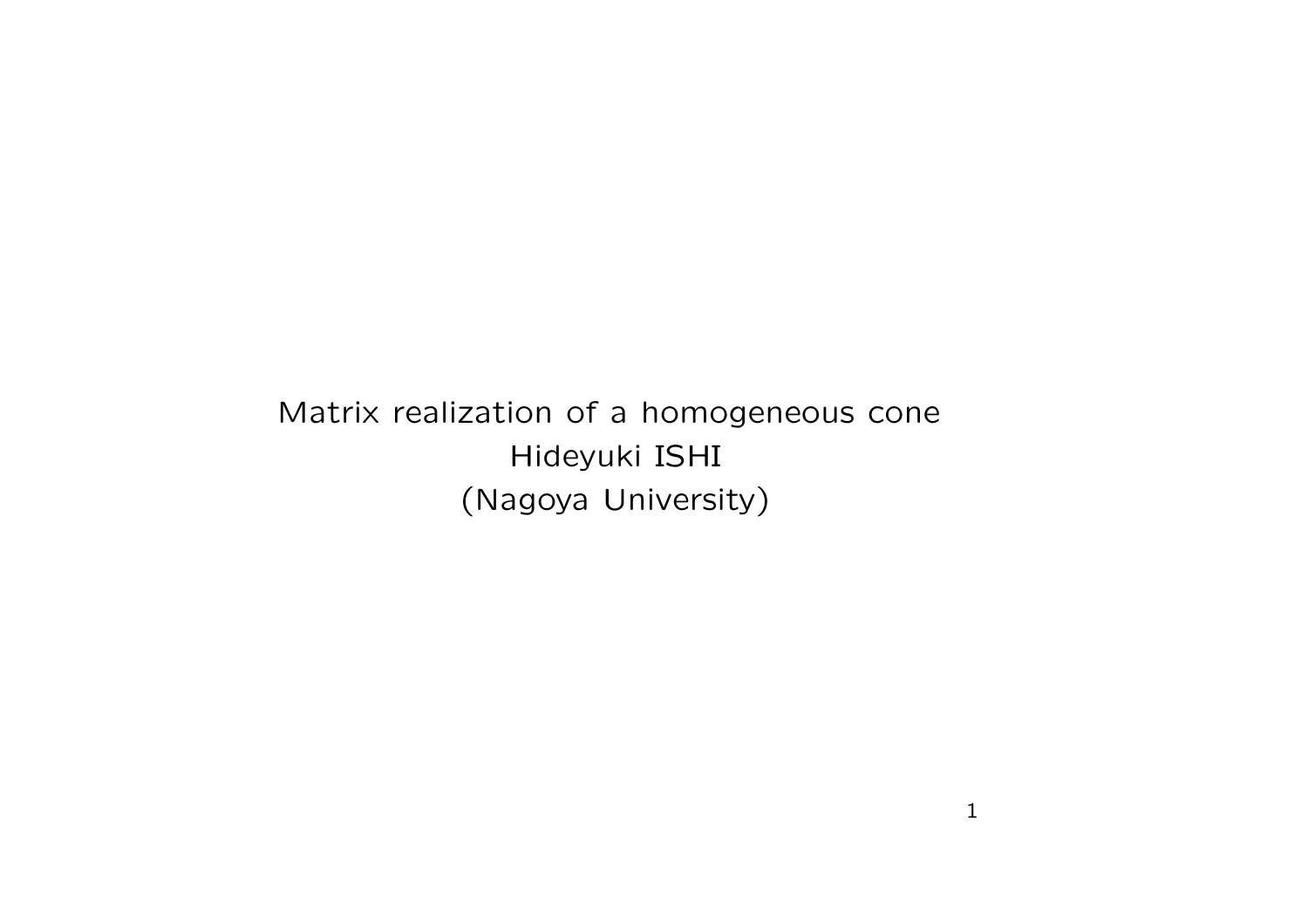- *§*1. Introduction
- *§*2. Matrix realization and left-symmetric algebra
- *§*3. Homogeneous Hessian metrics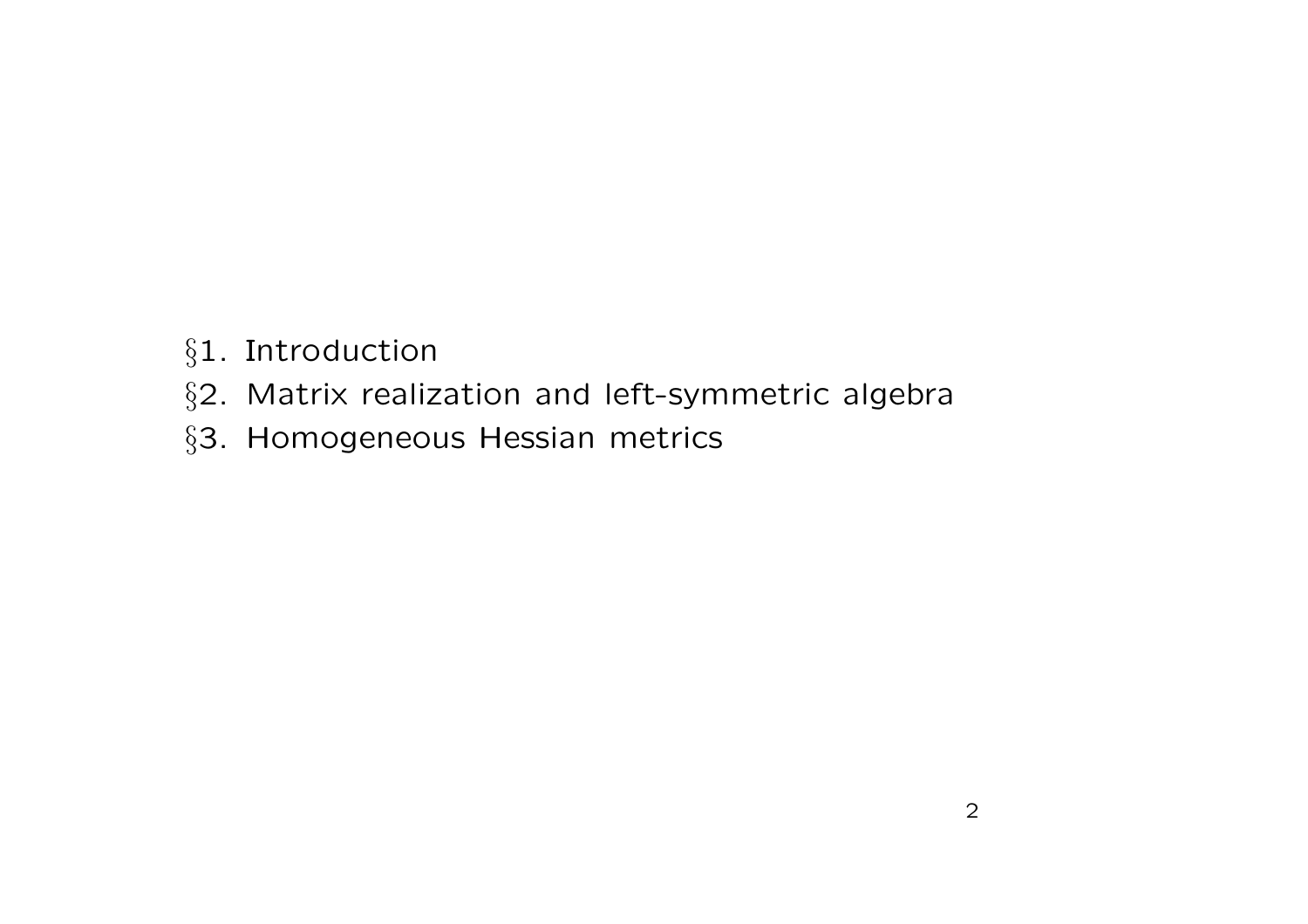- *V* : real vector space
- $\Omega$  : regular open convex cone in V, that is,
- *• V ⊃* Ω : open subset,
- $\bullet x \in \Omega$ ,  $c > 0 \Rightarrow cx \in \Omega$ ,
- $\bullet$  *x*, *y* ∈ Ω, 0 ≤ *t* ≤ 1 ⇒ (1 *− t*)*x* + *ty* ∈ Ω,
- $\overline{\Omega} \cap (-\overline{\Omega}) = \{0\}.$

## Ω : homogeneous cone

if *∃G*: Lie group acting on Ω transitively as linear transforms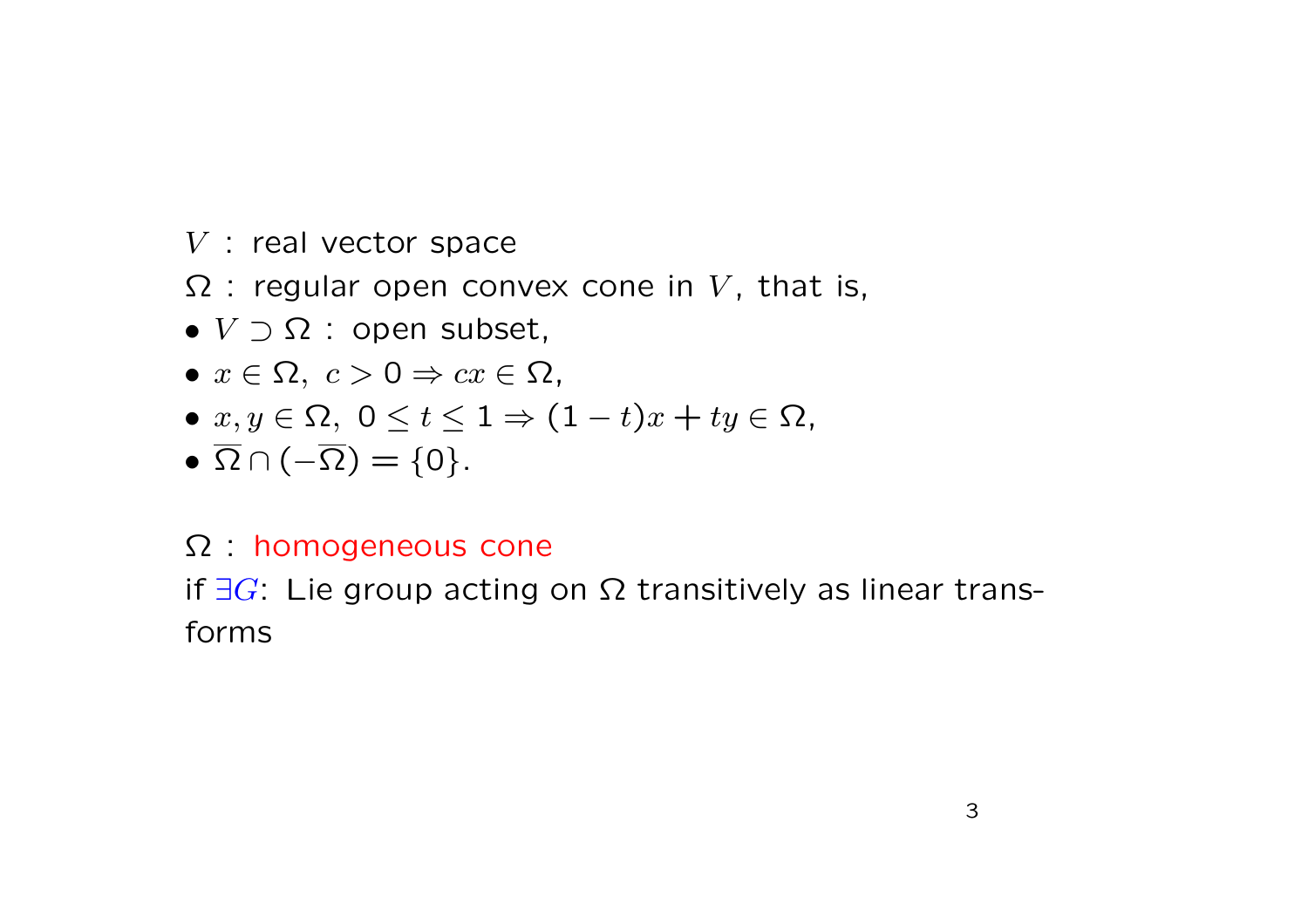Example 1.  $V = \text{Sym}(n, \mathbb{R})$  $\Omega = \mathcal{P}_n := \{ X \in \text{Sym}(n, \mathbb{R}) \, | \, X \text{ is positive definite } \}$  $G = GL(n, \mathbb{R})$  acts on  $P_n$  transitively by  $\rho(A)X := AX^{\dagger}A \quad (A \in GL(n, \mathbb{R}), X \in \mathcal{P}_n).$ 

 $H_n := \left\{ T \in GL(n, \mathbb{R}) \, | \, T_{ij} = 0 \, (i < j), \quad T_{ii} > 0 \, (i = 1, \ldots, n) \right\}$ *Hn* acts on *Pn* simply transitively by *ρ* because of the Cholesky decomposition: *∀X ∈ Pn ∃*1*T ∈ Hn* s.t. *X* = *T* <sup>t</sup>*T*.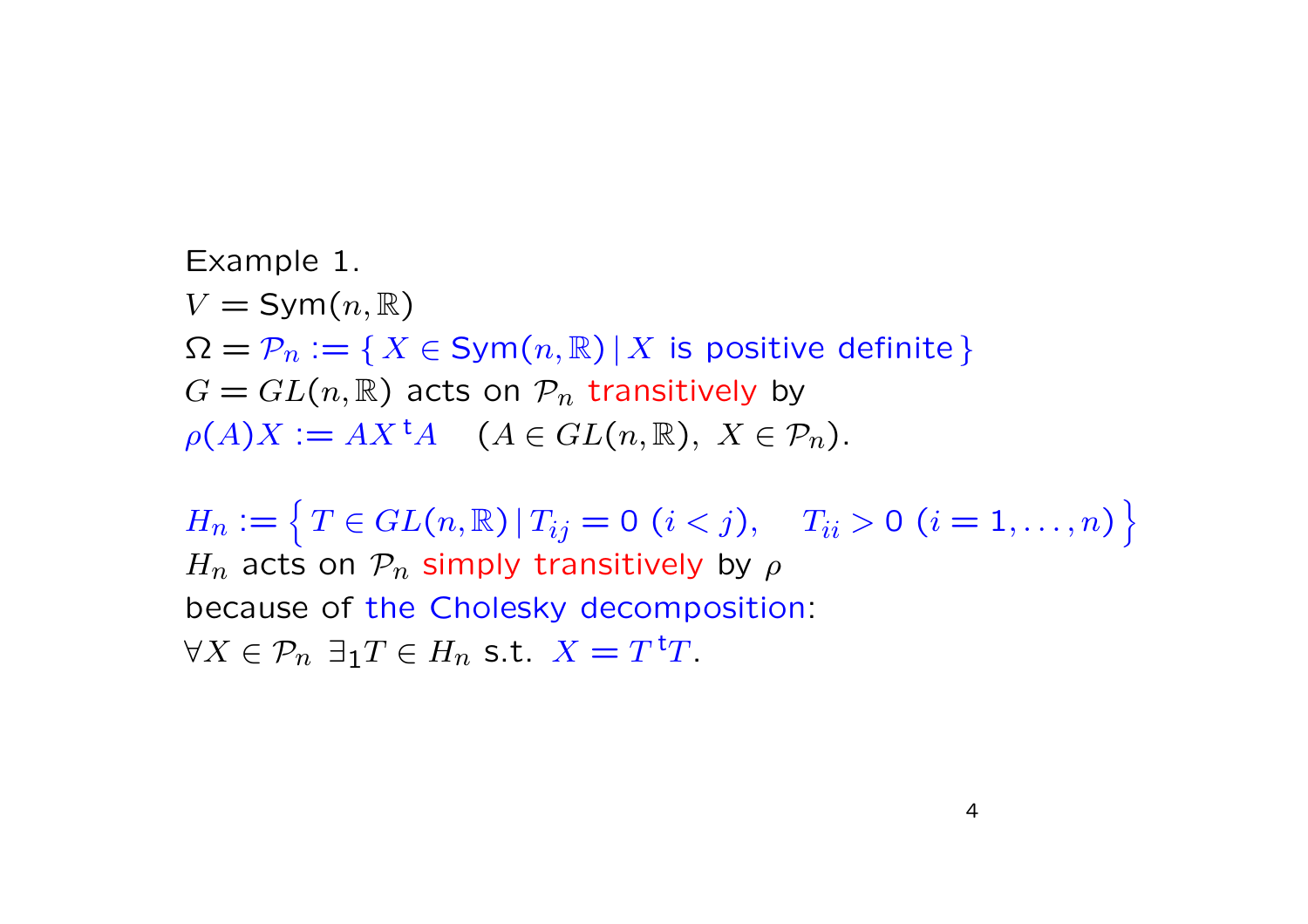Example 2.  
\n
$$
V := \{ X \in Sym(3, \mathbb{R}) | X_{12} = X_{21} = 0 \}
$$
\n
$$
= \left\{ X = \begin{pmatrix} x_1 & 0 & x_4 \\ 0 & x_2 & x_5 \\ x_4 & x_5 & x_3 \end{pmatrix} | x_1, \dots, x_5 \in \mathbb{R} \right\}
$$
\n
$$
\Omega := V \cap \mathcal{P}_3
$$
\n
$$
H := \left\{ T = \begin{pmatrix} t_1 & 0 & 0 \\ 0 & t_2 & 0 \\ t_4 & t_5 & t_3 \end{pmatrix} | t_1, t_2, t_3 > 0, t_4, t_5 \in \mathbb{R} \right\} \subset H_3
$$

Then *H* acts on  $\Omega$  simply transitively by  $\rho$ .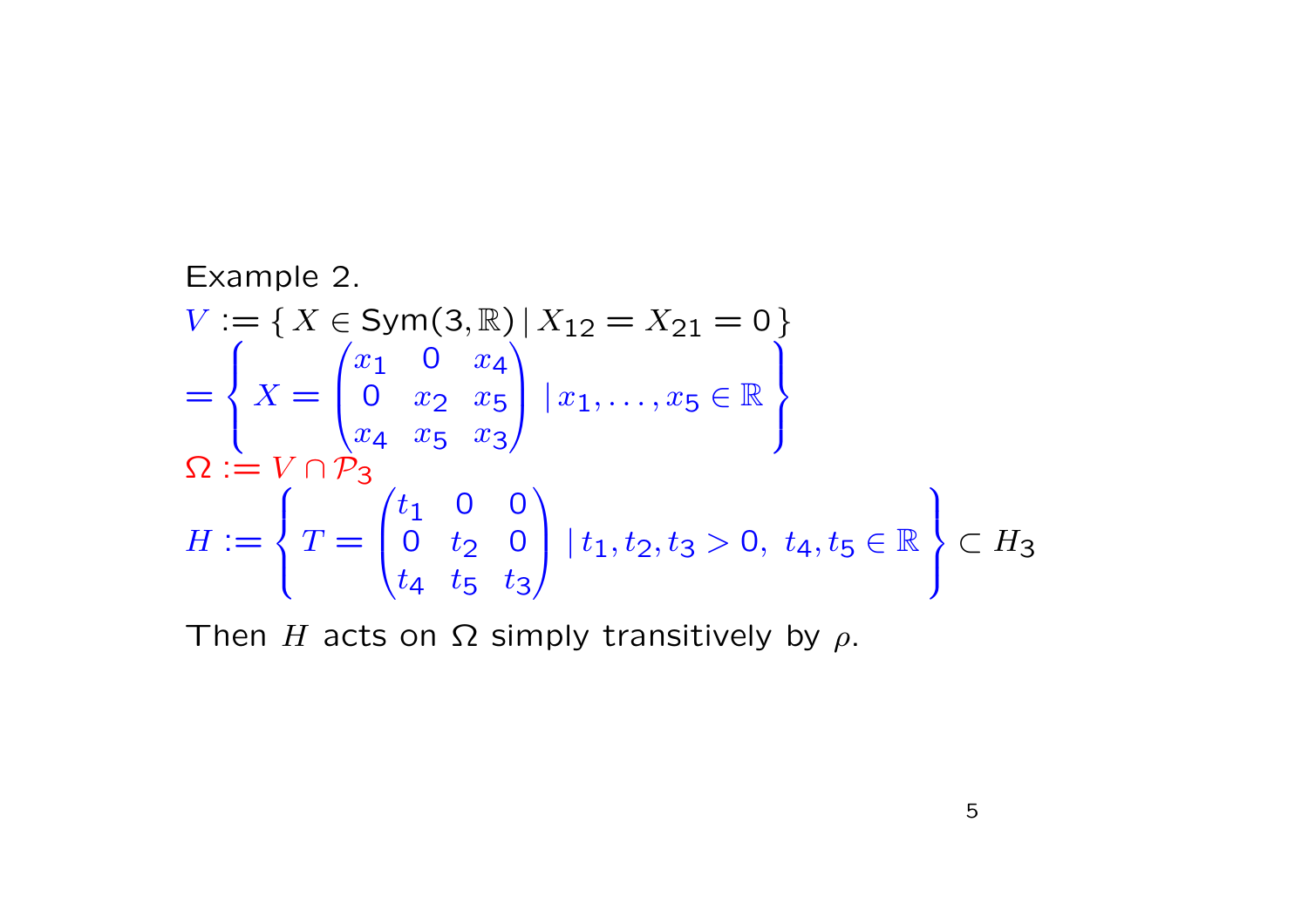Example 3.  
\n
$$
n \ge 3
$$
\n
$$
V := \left\{ X = \begin{pmatrix} x_1 & x_3 \\ \vdots & \vdots \\ x_3 & \dots & x_n & x_2 \end{pmatrix} \mid x_1, \dots, x_n \in \mathbb{R} \right\}
$$
\n
$$
\Omega := \mathcal{Z} \cap \mathcal{P}_{n-1} = \left\{ X \mid x_1 > 0, \ x_1 x_2 - x_3^2 - \dots - x_n^2 > 0 \right\}
$$
\n
$$
H := \left\{ T = \begin{pmatrix} t_1 & \vdots & \vdots \\ t_1 & \vdots & \vdots \\ t_3 & \dots & t_n & t_2 \end{pmatrix} \mid t_1, t_2 > 0, \ t_3, \dots, t_n \in \mathbb{R} \right\}
$$

*H* acts on  $Ω$  simply transitively.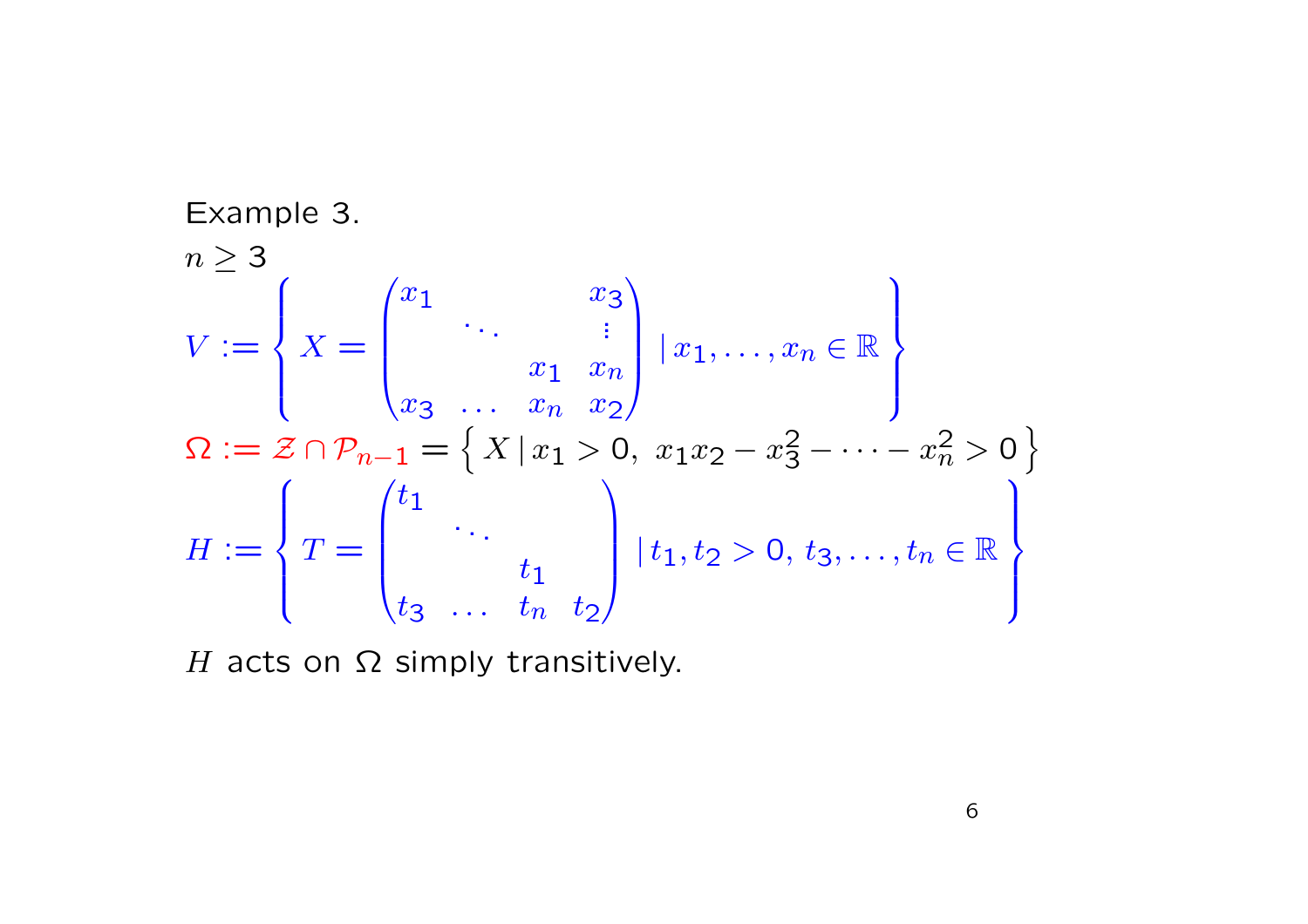The cone 
$$
\Omega \subset \mathcal{P}_{n-1}
$$
 is linearly isomorphic to the circular  
\ncone  $\left\{ y \in \mathbb{R}^n | y_1 > \sqrt{y_2^2 + \cdots + y_n^2} \right\}$  in  $\mathbb{R}^n$   
\nbecause  $\begin{pmatrix} y_1 - y_2 & y_3 \\ \vdots & \vdots \\ y_3 - \cdots & y_n \\ y_3 - \cdots & y_n \\ \vdots & \vdots \\ y_n - y_2 + \cdots + y_n^2 \end{pmatrix} \in \Omega$   
\niff  $y_1 > \sqrt{y_2^2 + \cdots + y_n^2}$ .

Roughly speaking, every homogeneous cone is realized similarly.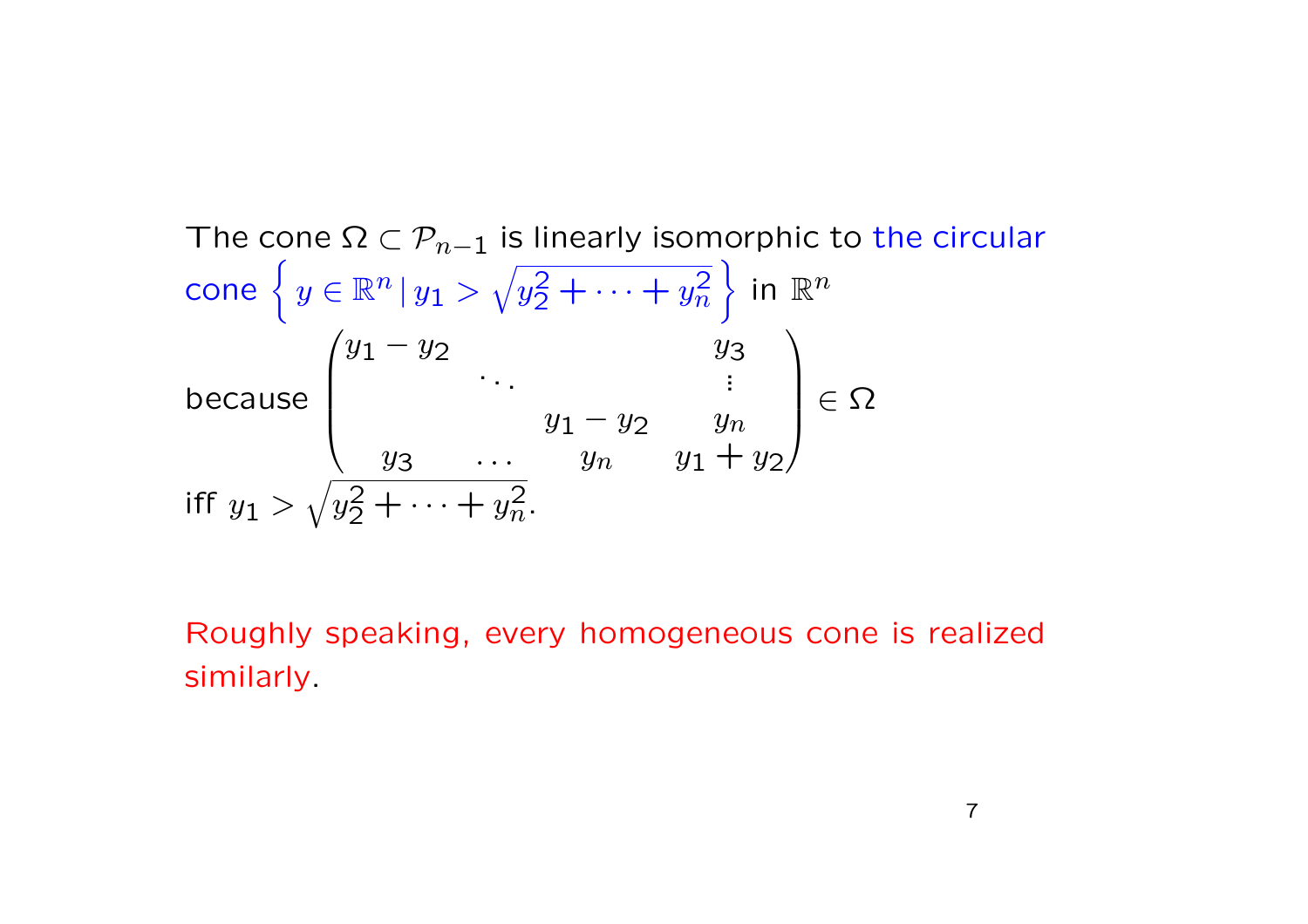*§*2. Matrix realization and left-symmetric algebra

 $\mathsf{Put}\ \mathfrak{h}_n := \left\{ \, T \in \mathsf{Mat}(n,\mathbb{R}) \, | \, T_{ij} = 0 \, \left( i < j \right) \, \right\} = \mathsf{Lie}(H_n).$ For  $X \in \text{Sym}(n, \mathbb{R})$ , define  $\overline{X}$ *∨*  $∈$   $b_n$  by (*X ∨*  $)_{ij} :=$  $\int$  $\int$  $\overline{\mathcal{L}}$  $X_{ij}$   $(i > j)$  $X_{ii}/2 \quad (i = j)$ 0  $(i < j)$ Then  $X = X$ *∨*  $+$ <sup>t</sup>( $\overline{X}$ *∨* ).

For  $X, Y \in \text{Sym}(n, \mathbb{R})$ , define  $X \triangle Y := X$ *∨*  $Y + Y^{\dagger}(X)$ *∨* ) *∈* Sym(*N,* R). Then  $\triangle$  gives a bilinear product on the vector space Sym $(n, \mathbb{R})$ , encoding the action  $\rho$  of  $H_n$  on  $\mathcal{P}_n$ .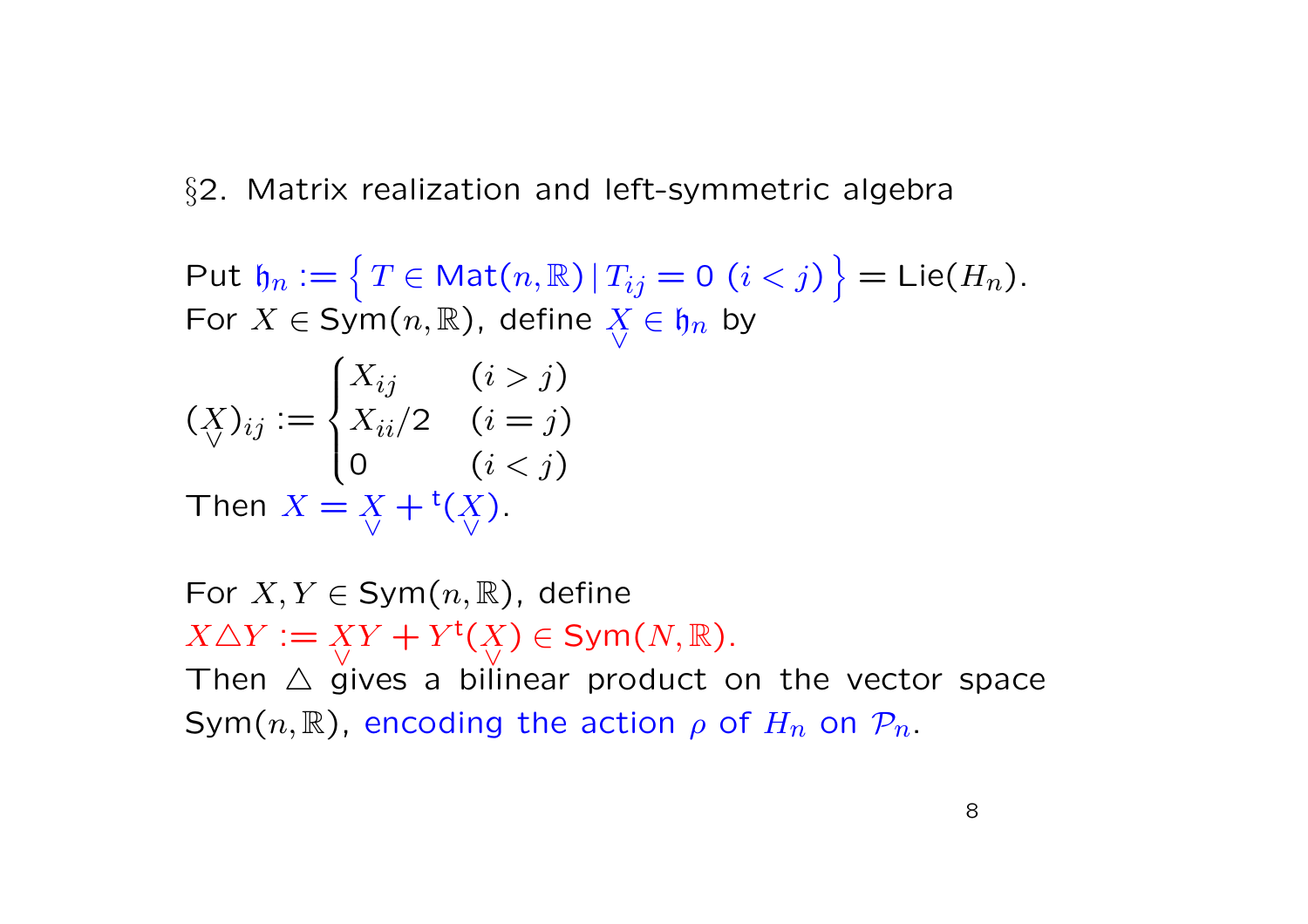Main Theorem. (i) Let  $\mathcal Z$  be a subspace of Sym $(n,\mathbb R)$ such that  $\mathcal{Z}\triangle\mathcal{Z}\subset\mathcal{Z}$  and  $E_n\in\mathcal{Z}$ . Then  $\mathcal{P}_{\mathcal{Z}}:=\mathcal{Z}\cap\mathcal{P}_n$  is a homogeneous cone. The set  $H_Z := H_n \cap$  $\int$ *X ∨ <sup>|</sup> <sup>X</sup> ∈ Z* } forms a subgroup of *Hn* and acts simply transitively on  $P_{Z}$ . (ii) Every homogeneous cone is linearly isomorphic to such  $\mathcal{P}_{\mathcal{Z}}$ .

Examples 2 and 3 are special cases.  
\n(Recall 
$$
\mathcal{Z} = \begin{cases} \begin{pmatrix} x_1 & 0 & x_4 \\ 0 & x_2 & x_5 \\ x_4 & x_5 & x_3 \end{pmatrix} | x_1, \dots, x_5 \in \mathbb{R} \end{cases}
$$
  
\nin Example 2).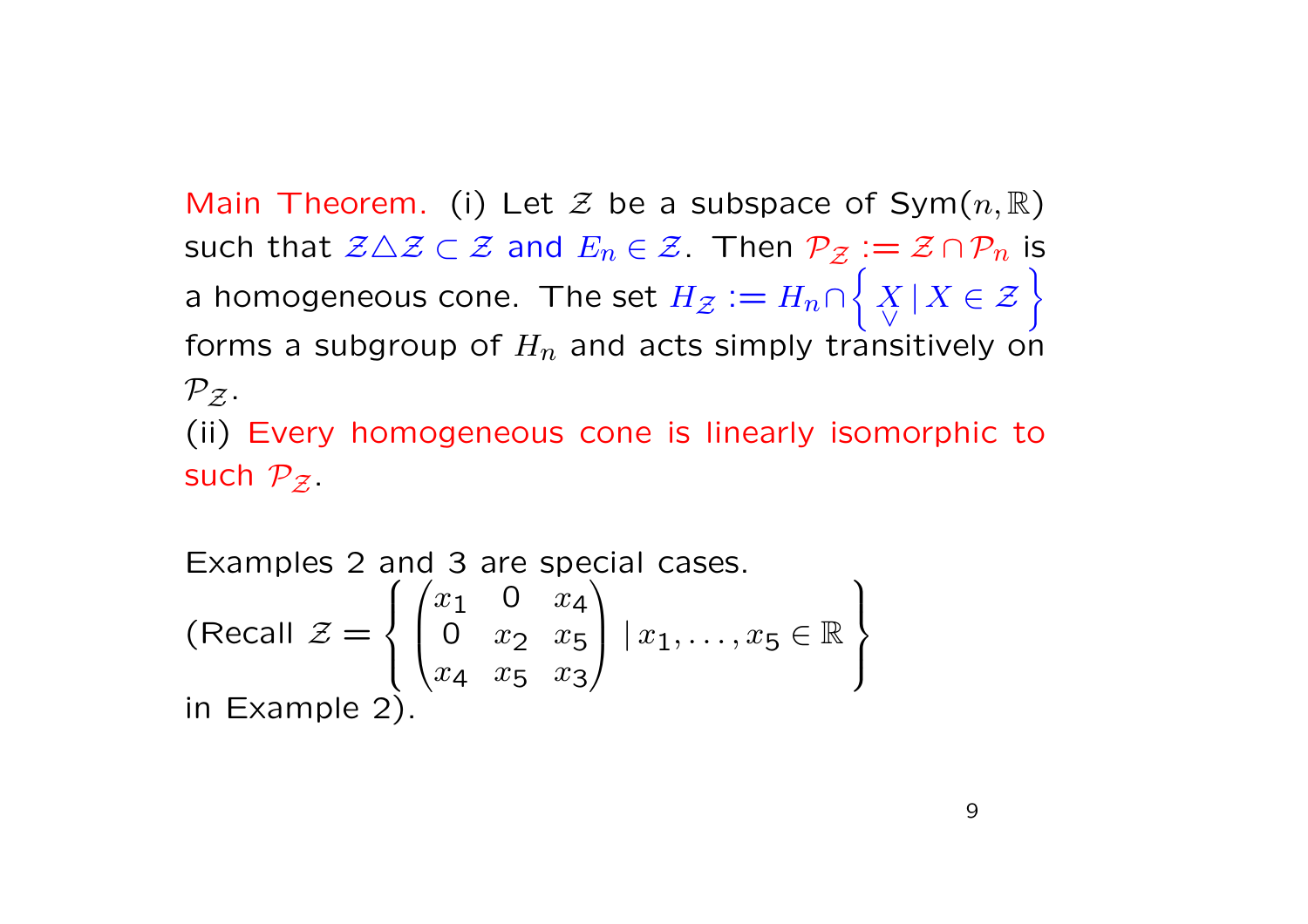The algebra  $(Sym(n, \mathbb{R}), \triangle)$  has the following properties:

(C1) *X△*(*Y △Z*)*−*(*X△Y* )*△Z* = *Y △*(*X△Z*)*−*(*Y △X*)*△Z* for all *X, Y, Z* (*left-symmetry*) (C2) there exists a linear form *ξ* such that *ξ*(*X△X*) *>* 0 for all non-zero *X* (*compactness*) (C3) For each *X*, the left-multiplication operator *L<sup>X</sup>* :  $Y \mapsto X \triangle Y$  has only real eigenvalues (*normality*) (C4)  $E_n \triangle X = X \triangle E_n = X$  for all *X* (*∃unit element*).

An  $\mathbb{R}$ -algebra  $(V, \triangle)$  satisfying  $(C1)$  is called a leftsymmetric algebra (or Koszul-Vinberg algebra), while a left-symmetric algebra satisfying (C2) and (C3) is called a clan (a compact normal left-symmetric algebra).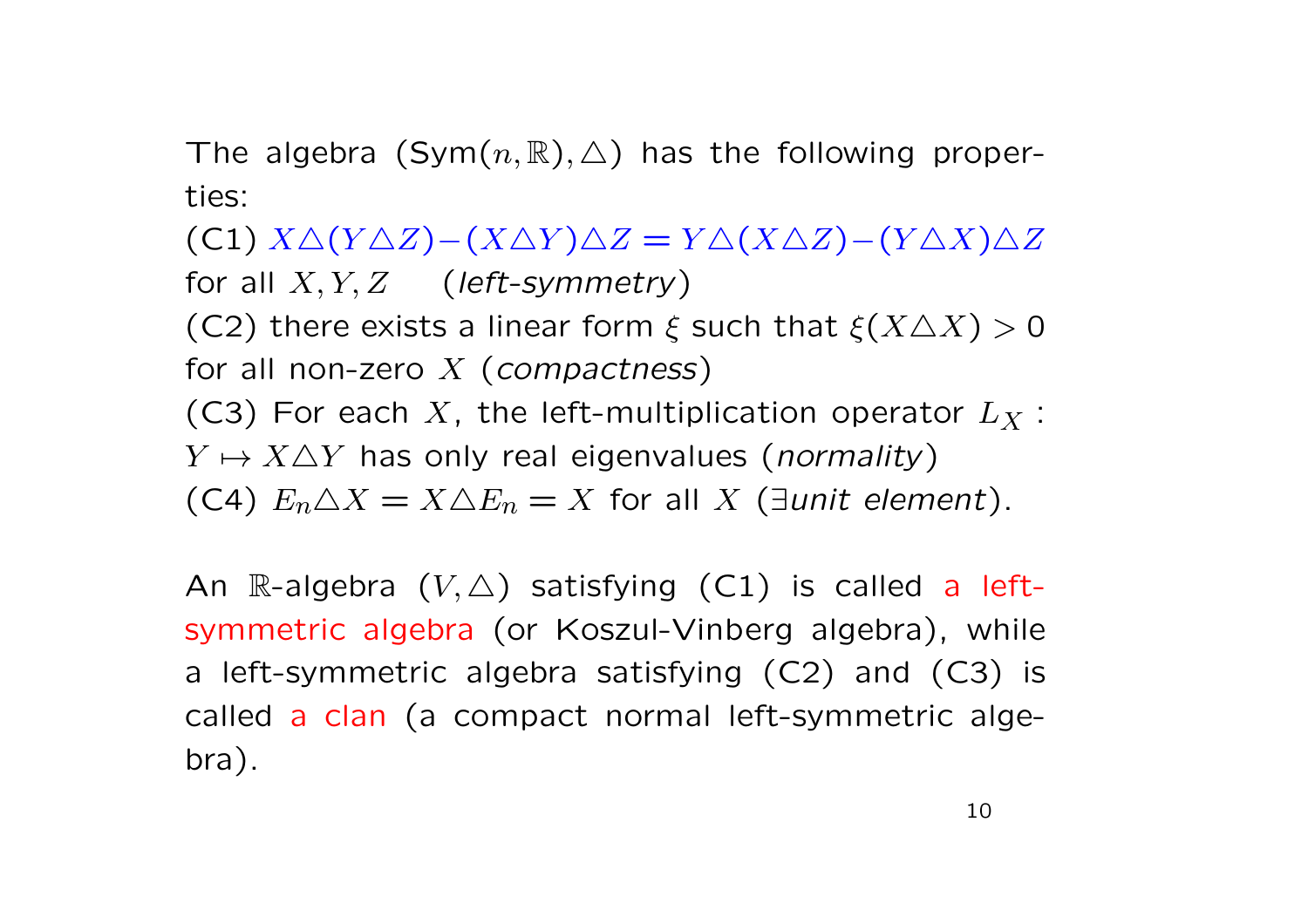Vinberg obtained a one-to-one correspondence between a homogeneous cone and a clan with unit element up to natural isomorphisms.

Theorem. Every clan with a unit element is isomorphic to a subalgebra of (Sym*, △*).

Theorem. A subalgebra  $\mathcal Z$  of (Sym,  $\triangle$ ) with  $E_n \in \mathcal Z$  admits a specific block decomposition after an appropriate permutation of rows and columns (see Proceedings).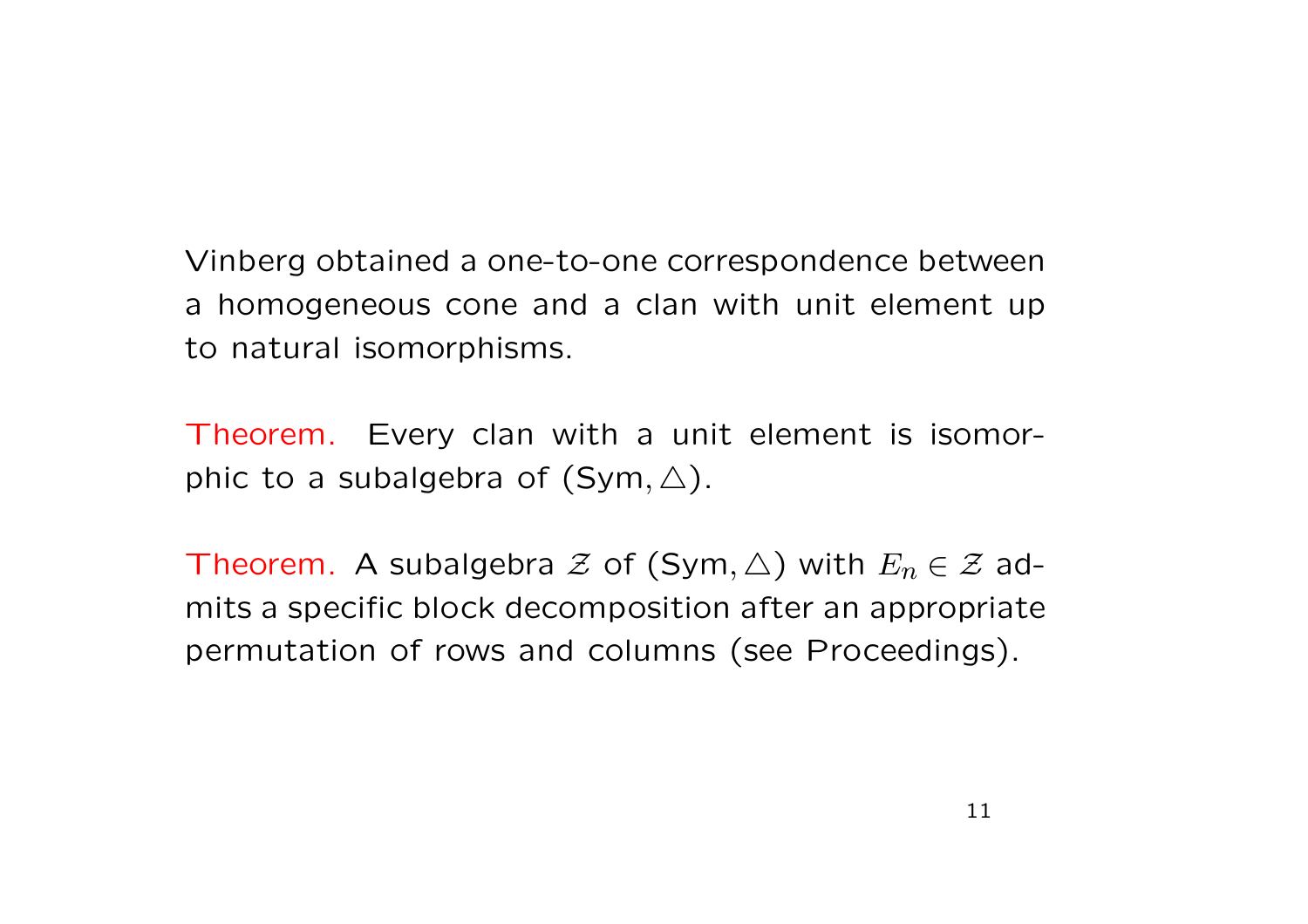## *§*3. Homogeneous Hessian metrics

For 
$$
X \in Sym(n, \mathbb{R})
$$
 and  $k = 1, ..., n$ ,  
let  $X^{[k]} := (X_{ij})_{1 \le i,j \le k} \in Sym(k, \mathbb{R})$ .  
For  $X \in \mathcal{P}_n$  and  $\underline{s} = (s_1, ..., s_n) \in \mathbb{R}_{>0}^n$ , define  
 $\Delta_{\underline{s}}(X) := \prod_{k=1}^n (\det X^{[k]})^{s_k - s_{k+1}}$ , where  $s_{n+1} := 0$ .  
If  $X = T$ <sup>tr</sup> with  $T \in H_n$ , then  $\Delta_{\underline{s}}(X) = \prod_{k=1}^n (T_{kk})^{2s_k}$   
Therefore,

 $\Delta_{\underline{s}}(\rho(T)Y) = (\prod_{k=1}^{n} (T_{kk})^{2s_k}) \Delta_{\underline{s}}(Y) \quad (Y \in \mathcal{P}_n).$ 

Let  $g_s$  be the Hessian metric on  $P_n$  whose potential is  $−$  log  $\Delta_s(Y)$ . Then  $g_s$  is  $H_n$ -invariant. For  $X \in \mathcal{P}_n$  and  $A, B \in T_X \mathcal{P}_n \equiv \text{Sym}(n, \mathbb{R})$ , we have  $g_{\underline{s}}(A,B)_X:=\sum_{k=1}^n(s_k-s_{k+1})\text{Tr}\left(A^{[k]}(X^{[k]})^{-1}B^{[k]}(X^{[k]})^{-1}\right)$ *.*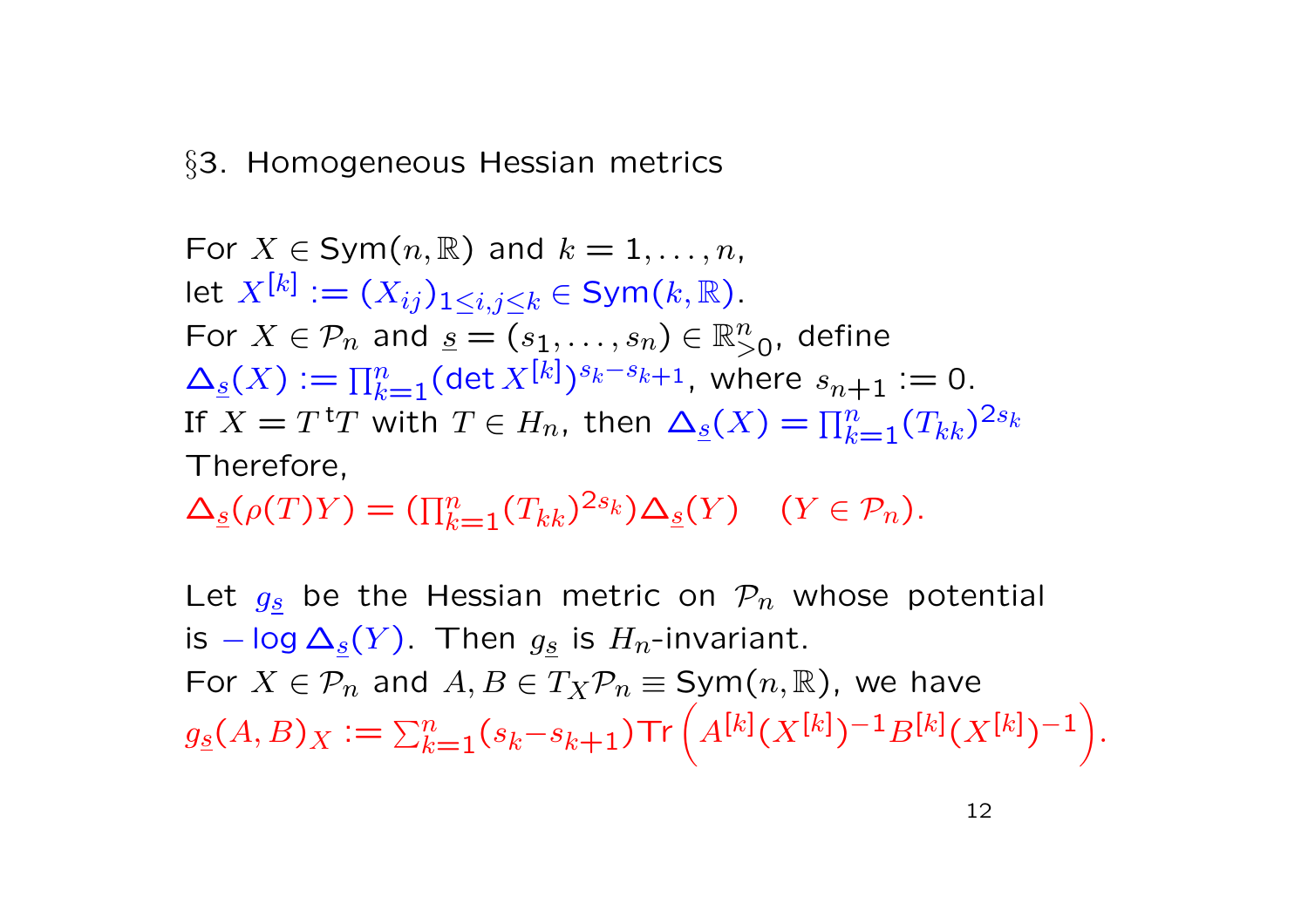A Hessian metric *g* on a domain *D ⊂* R*<sup>n</sup>* is said to be homogeneous if *∃G* : Lie group acting on *D* transitively as affine isometries.

Clearly the Hessian metric *gs* on *Pn* is homogeneous. Moreover, Every homogeneous Hessian metric on *Pn* is equivalent to some *gs*. Namely, for a homogeneous Hessian metric *g* on *Pn*, there exists a linear transform  $f: \mathcal{P}_n \to \mathcal{P}_n$  such that  $g = f^* g_{\underline{s}}$ .